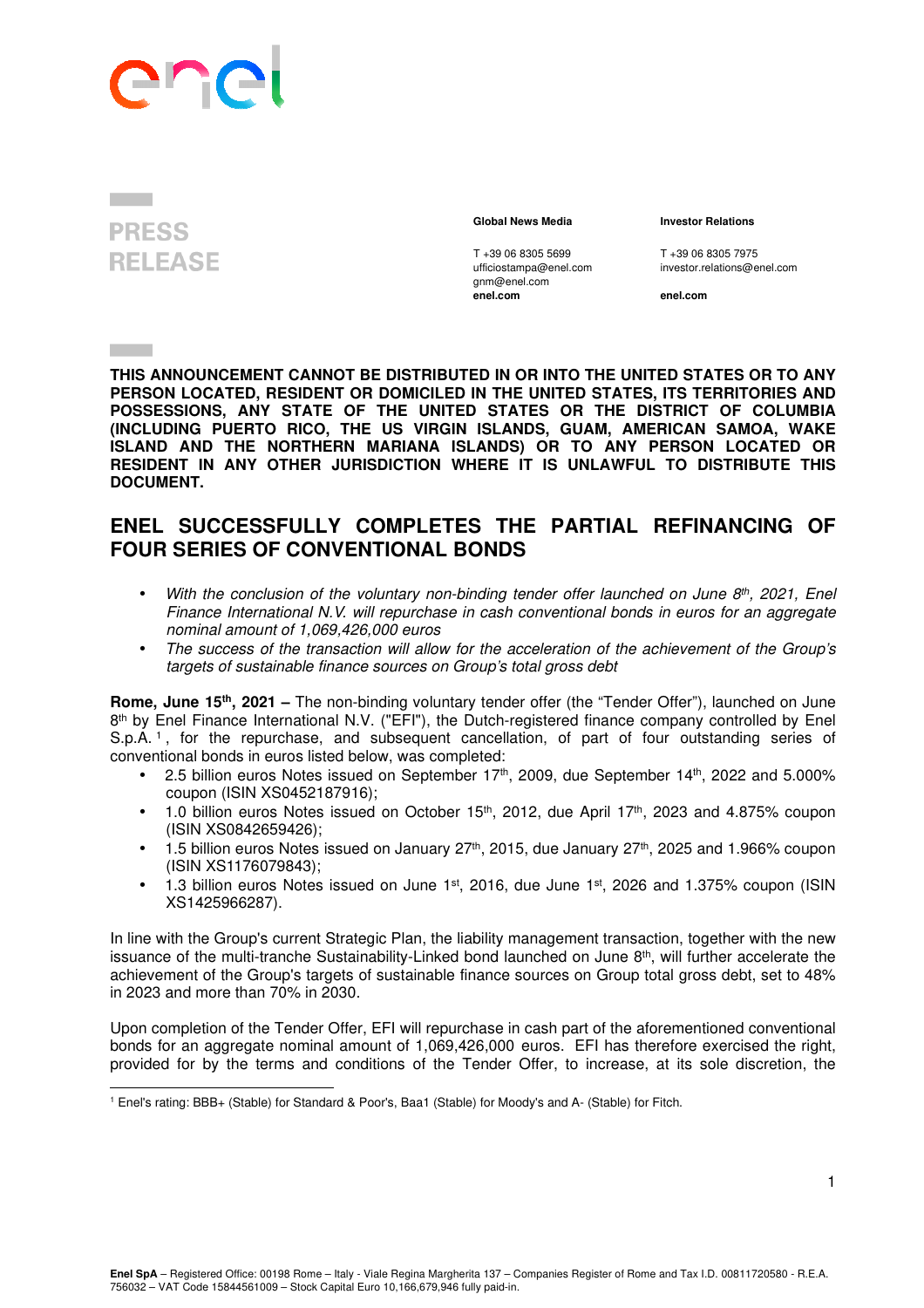

amount of bonds to be repurchased originally set at a target maximum aggregate amount of 1 billion euros.

The following table shows (i) the amount accepted for purchase by EFI, (ii) the purchase yield, (iii) the purchase price, (iv) the accrued interest, (v) the nominal amount of the bonds outstanding after the settlement date.

| <b>Security description</b>                                              | Amount accepted for<br>purchase by EFI | <b>Purchase Yield</b> | <b>Purchase Price</b> | <b>Accrued</b><br>interest | <b>Nominal amount</b><br>outstanding after<br>settlement date |
|--------------------------------------------------------------------------|----------------------------------------|-----------------------|-----------------------|----------------------------|---------------------------------------------------------------|
| €2,500,000,000.00<br>5.000% notes due<br>September 14 <sup>th</sup> 2022 | € 127,825,000.00                       | $-0.450%$             | 106.815%              | €4,832,835.57              | € 1,948,931,000.00                                            |
| €1,000,000,000.00<br>4.875% notes due April<br>$17^{th}$ 2023            | € 88,852,000.00                        | $-0.450%$             | 109.824%              | €723,900.43                | € 585,295,000.00                                              |
| €1,462,603,000.00<br>1.966% notes due<br>January 27 <sup>th</sup> 2025   | €477,251,000.00                        | $-0.341%$             | 108.404%              | € 3,624,570.90             | € 985,352,000.00                                              |
| €1,257,412,000.00<br>1.375% notes due June<br>$1^{\rm st}$ 2026          | € 375,498,000.00                       | $-0.249%$             | 108.109%              | € 226,327.54               | € 881,914,000.00                                              |

The repurchase transaction is expected to be settled on June  $17<sup>th</sup>$ , 2021 at the same time of the settlement of the issuance of the multi-tranche Sustainability-Linked bond launched by EFI on June 8<sup>th</sup>, 2021.

EFI was assisted in the transaction by a syndicate of banks in which Banca Akros S.p.A. - Gruppo Banco BPM, Banco Bilbao Vizcaya Argentaria, Banco Santander, BNP Paribas, CaixaBank, Crédit Agricole, Deutsche Bank, Goldman Sachs, ING, Intesa Sanpaolo, J.P. Morgan, Mediobanca, Natixis, Société Générale and UniCredit acted as Dealer Managers.

\*\*\*\*\*

This announcement does not constitute or form part of any offer to sell or a solicitation of an offer to buy any securities in the US or any other jurisdiction. This announcement is an advertisement and does not constitute a prospectus or other offering document. No securities have been or will be registered under the US Securities Act of 1933, as amended (the "Securities Act"), or the securities laws of any state of the US or any other jurisdiction. No securities may be offered, sold or delivered within the United States or to, or for the account or benefit of, US Persons (as defined in Regulation S under the Securities Act), except pursuant to an exemption from, or in a transaction not subject to, the registration requirements of the Securities Act and any applicable state or other securities laws of the US or any other jurisdiction. No public offering is being made in the United States or in any other jurisdiction where such an offering is restricted or prohibited or where such offer would be unlawful. The distribution of this announcement may be restricted by applicable laws and regulations. Persons who are physically located in those jurisdictions in which this announcement is circulated, published or distributed must inform themselves about and observe any such restrictions.

This announcement is also directed only at (i) persons who are outside the United Kingdom, (ii) investment professionals falling within Article 19(5) of the Financial Services and Markets Act 2000 (Financial Promotion) Order 2005 (the "Order") or (iii) high net worth entities, and other persons to whom it may lawfully be communicated, falling within Article 49(2) of the Order (all such persons together being referred to as "Relevant Persons"). Any investment activity to which this announcement relates will only be available